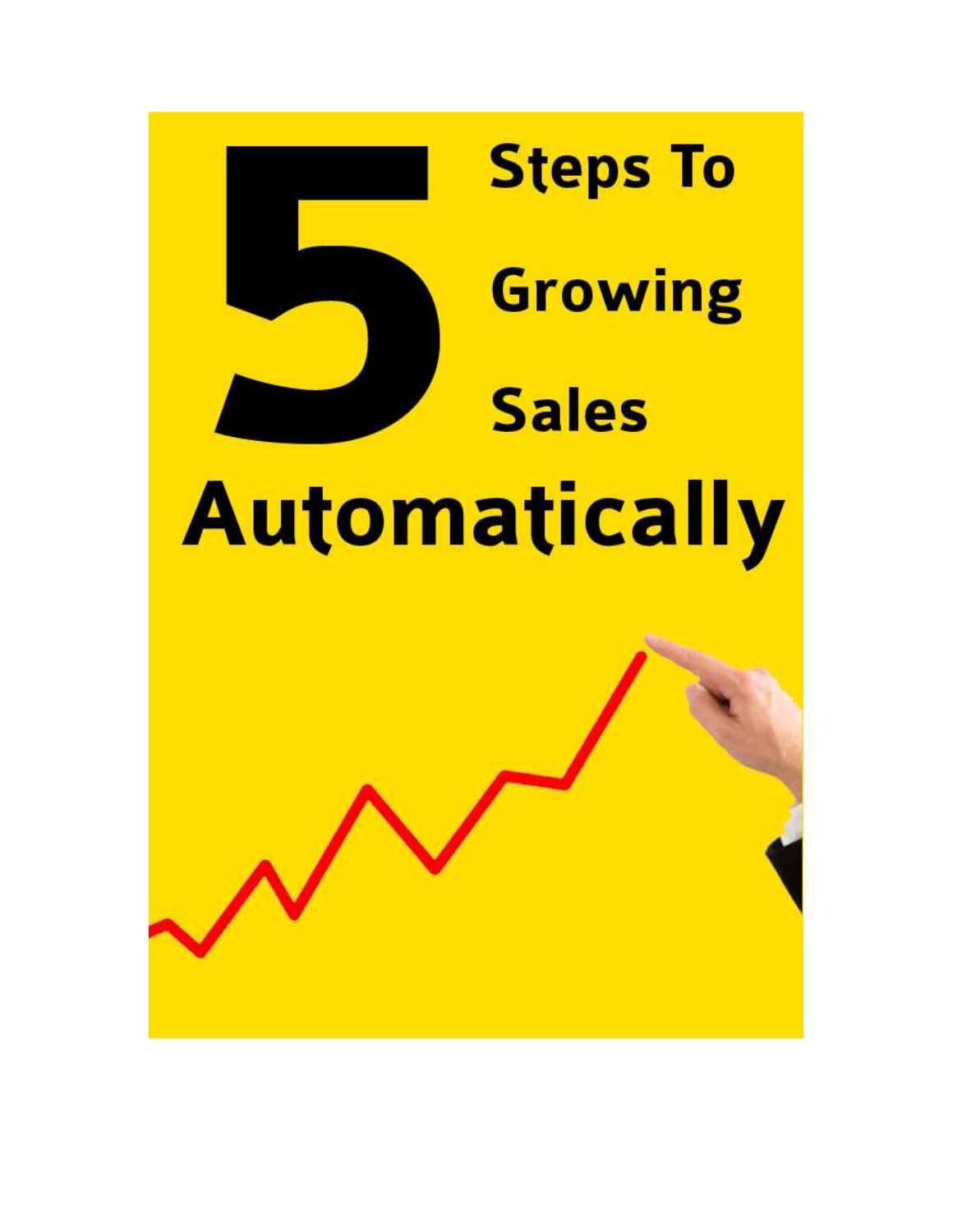#### **Introduction**

*How can I grow sales? How can I find more qualified leads for my business?* 

To no one's surprise, these are two of the most common questions asked in business; for without the sale, there is no business. If you're a nonprofit organization, you can accurately substitute the word *sales* with *fundraising*, and the word *leads* with the word *donors*. In either case, the goal is to find and engage with more people who need your product or service, or willing to support your mission.

As with most parts of building a business, there is no *silver bullet* for achieving this goal. However, there are some relatively small and easy steps you can take to build a sales or fundraising engine that will get you where you'd like to go. I can say this with confidence and from experience because I've applied these steps to grow my own business, achieving a pace and scale of growth and profitability that would not have happened otherwise. You can too!

Sales and marketing is a process that works much like farming – planting seeds today that, with a little nurturing, yield a fruitful harvest tomorrow.

I hope you find the content in this guide helpful. Should you ever wish to meet to talk about your business and how to grow it, I'm at your service.

Happy building!

 $1 cm$ 

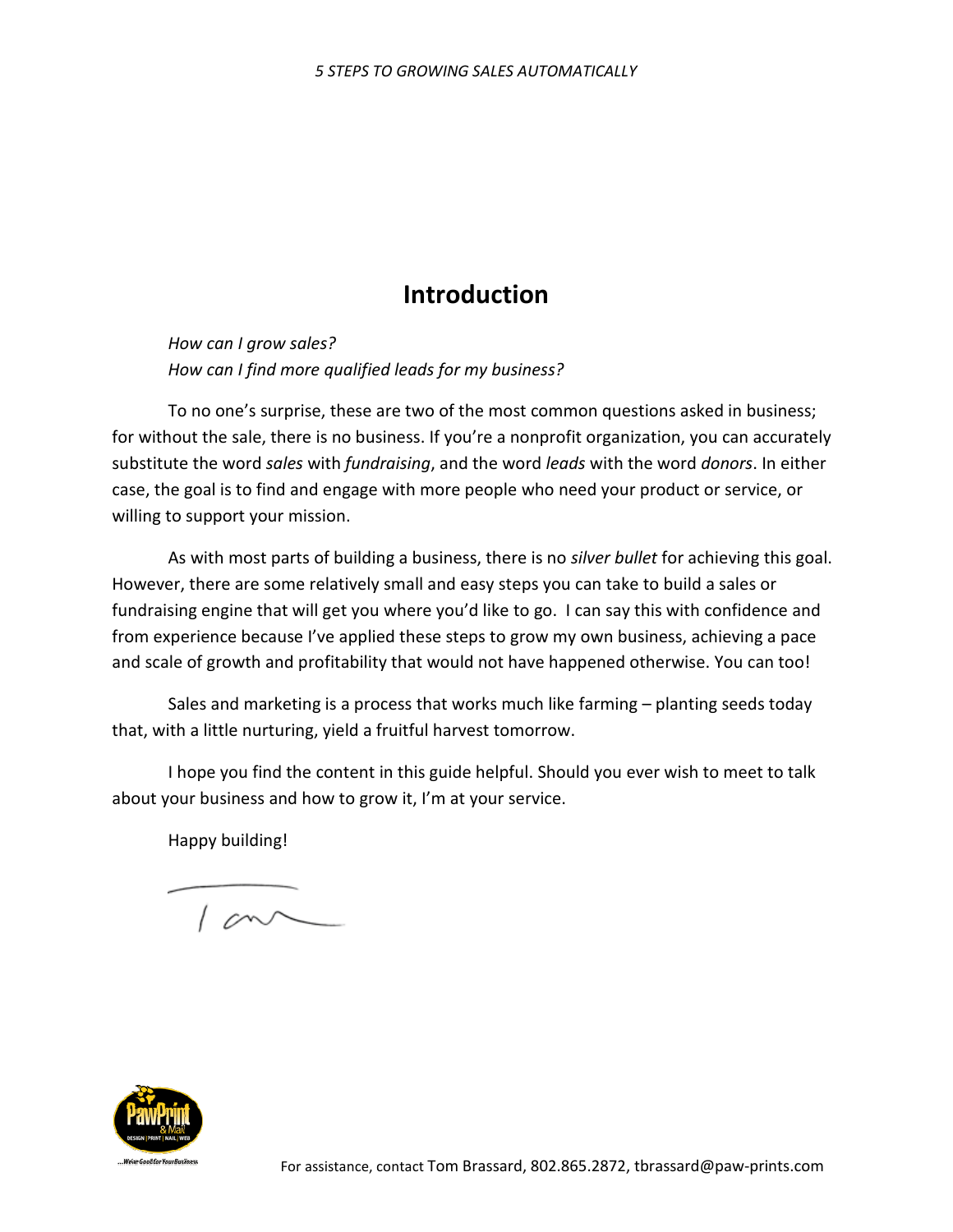## **Step One: Know Your Audience**

The primary difference between a business that grows year after year and a business that consistently experiences sales growth followed by sales declines is a solid understanding of one's audience. Regardless of what market you serve you have a customer type that provides the bulk of your sales. But, we rarely take the time to properly define this. As a result, all of our marketing and sales activities are general in nature instead of laser focused, as they should be.

 If you are a **B2B Business** and your customer base is other businesses then you will focus on criteria such as market niche, company size, geographical location and so forth. If you are a **B2C Business** and you sell to consumers, then you will focus on items such as married vs. single, age, number of children, annual salary and so on.

 The point being, regardless of what you DO and regardless of where you ARE, there is a "perfect customer" that provides you the bulk of your revenue. If you were to define that properly (as we will do in this eBook) you can continue to focus on that "perfect customer" again and again to help you grow sales each and every year.

 To start the process of defining your perfect customer there are two exercises depending upon whether you are a **B2B** or a **B2C** business. But, regardless of which business you are you should understand that as few as 5% of your customers provide 50% or more of your sales (for a **B2B** business). Or, for **B2C** businesses as few as 5% of your customer TYPES provide 50% or more of your sales. Let's get started with the process of finding YOUR perfect customer or customer type . . .

#### *Finding your perfect B2B customer*

The easiest way to define your perfect customer is to start with your existing customers. Take a look at who bought from you over the past twelve months and preferably, print that list out so you can take notes. Rank your customers from highest sales volume to least sales volume. What you are looking for is the cutoff line for 50% of your sales. In other words, do three customers contribute 50% (or more) of your sales? Is it five customers? Ten customers? In our experience we find that it is somewhere between five and ten but yours could be different and that is okay.

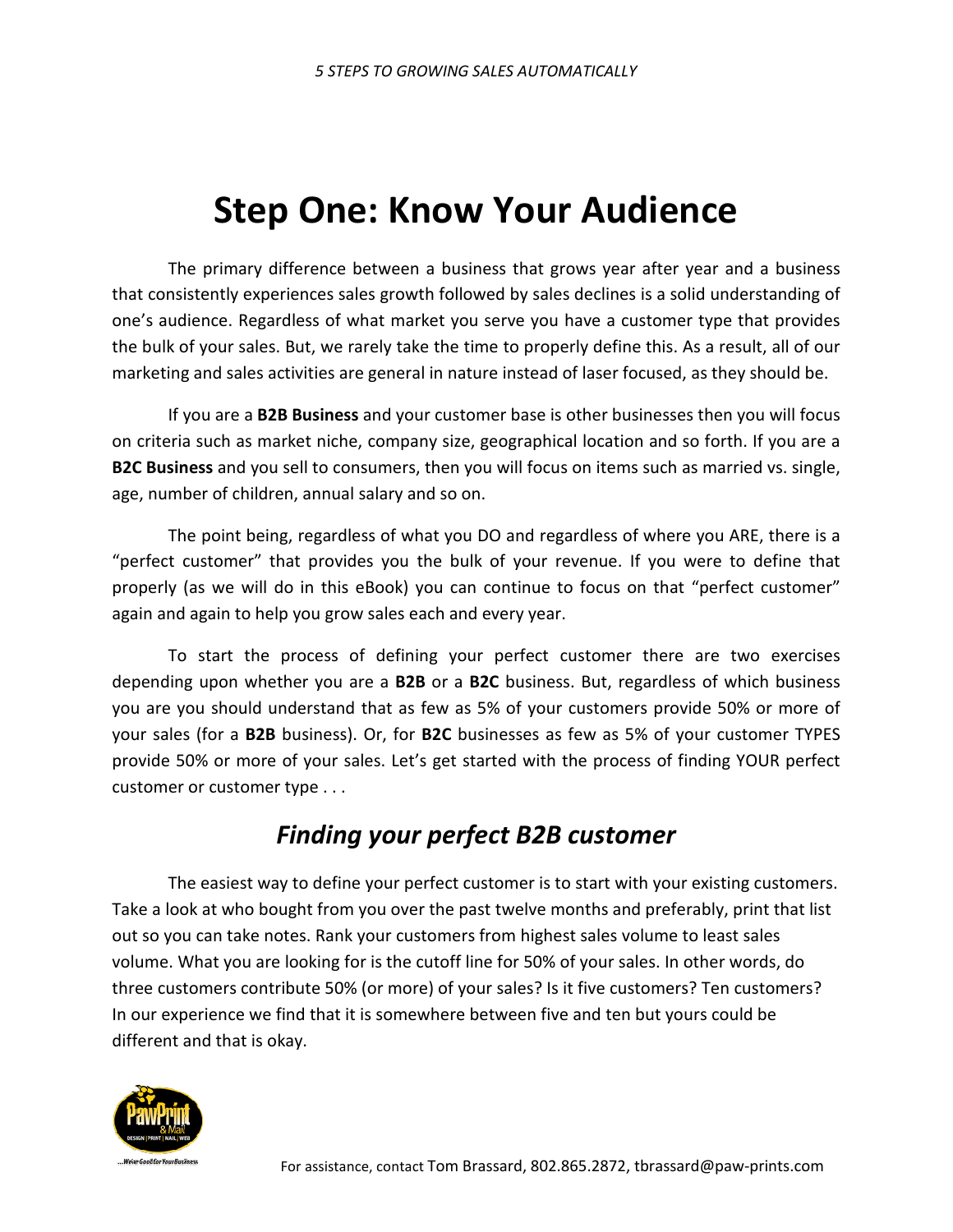Once you have your list of customers that provide 50% or more of sales volume then it is time to define them. You can use any criteria you wish but at a minimum you need to define:

- 1. *How many workers do they have?* Estimates are okay here.
- 2. *How many locations do they have?*
- 3. *Where are they located?* If not local, decide if they are in a rural or urban location.
- 4. *How many years have they been in business?*
- 5. *What market niche do they serve?* If applicable

By going through this exercise you are literally drawing a picture of your "perfect customer" which means you can gain a greater understanding of what your sales focus should be.

#### *Finding your perfect B2C customer*

 If your target audience is a consumer (i.e. not a business) then you are going to define your perfect "customer type" which is slightly different than the **B2B** exercise above. However, like the **B2B** customer exercise, the easiest way to define your perfect "customer type" is to use your existing customers. To start this process you will have to look at your sales records to decide what your average sales number is. Then, you want to focus on what you sell above and beyond that average number. Sure, you could just focus on your average sale too but the real purpose of this exercise is to grow your sales which means you should focus on "customer types" that buy more than average!

 After you know what your above average sales number IS, then write down what product or product line was purchased to achieve that number. This now becomes your "perfect product" or "perfect product bundle" that you will try to sell more of going forward. Finally, you need to define the audience that purchases this product or product bundle. At a minimum you need to use your heuristic knowledge to define:

- *1. Is it a single person or a couple that buys this product?*
- *2. Is it a family with children?*
- *3. Is it men or women?*
- *4. What is their approximate age?*
- *5. Do they live locally or do they make a special effort to come to your business?*
- *6. Do they buy at your place of business or online?*
- *7. Do they drive a premium vehicle or a family vehicle?* Hint: look at your parking lot!
- *8. Is there seasonality to your product?*

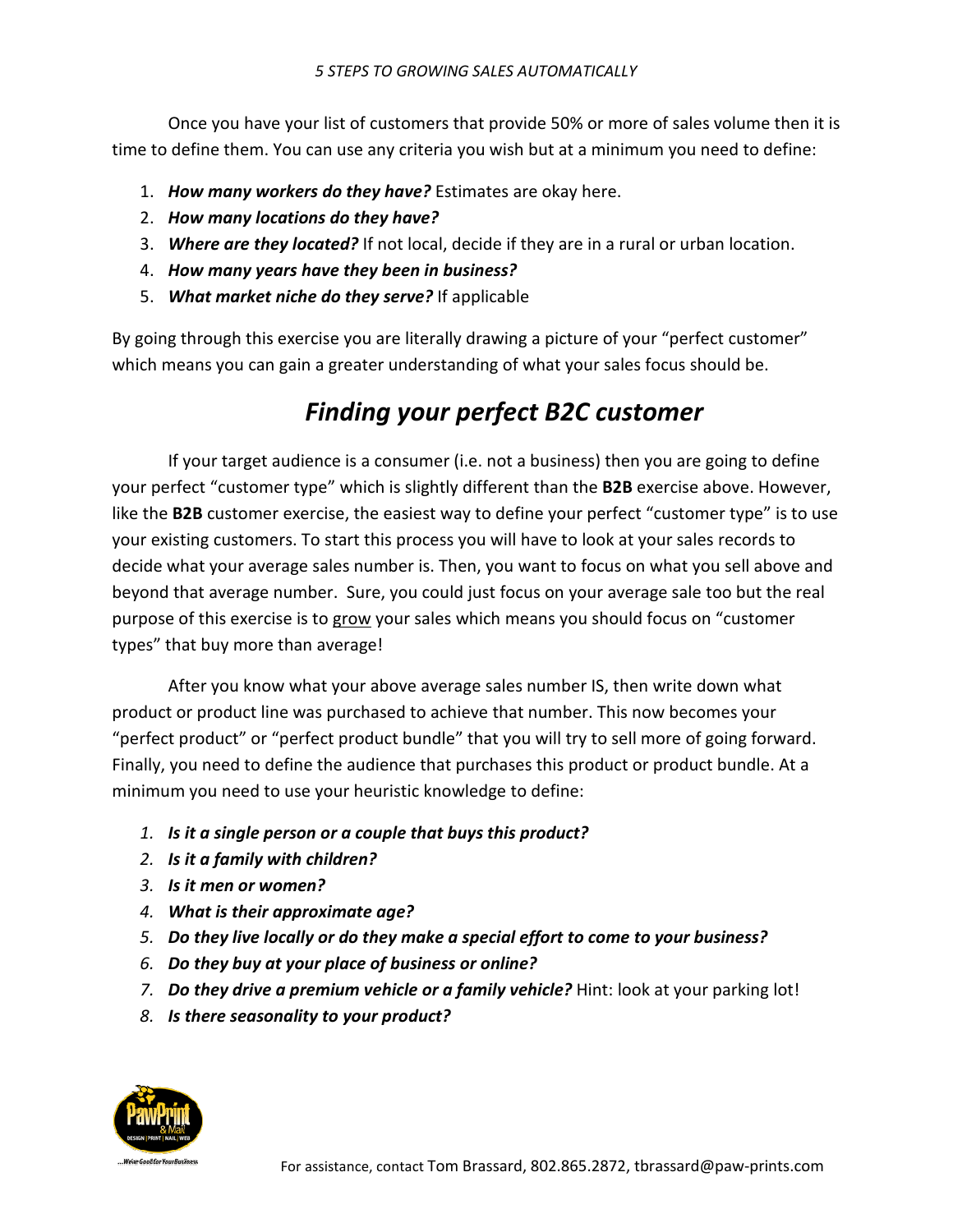B2C market definition does require more observation to be done correctly but if you start with a product or product line then you only need to focus on the audience that purchases THAT PRODUCT instead of all customers in general.

Now it's your turn! Follow the exercises above or contact us and we can walk you through a simple marketing checklist that will help you to find your perfect customer in record time. We work with businesses just like yours every day and can help you navigate the road to growing your sales automatically!

Notes:



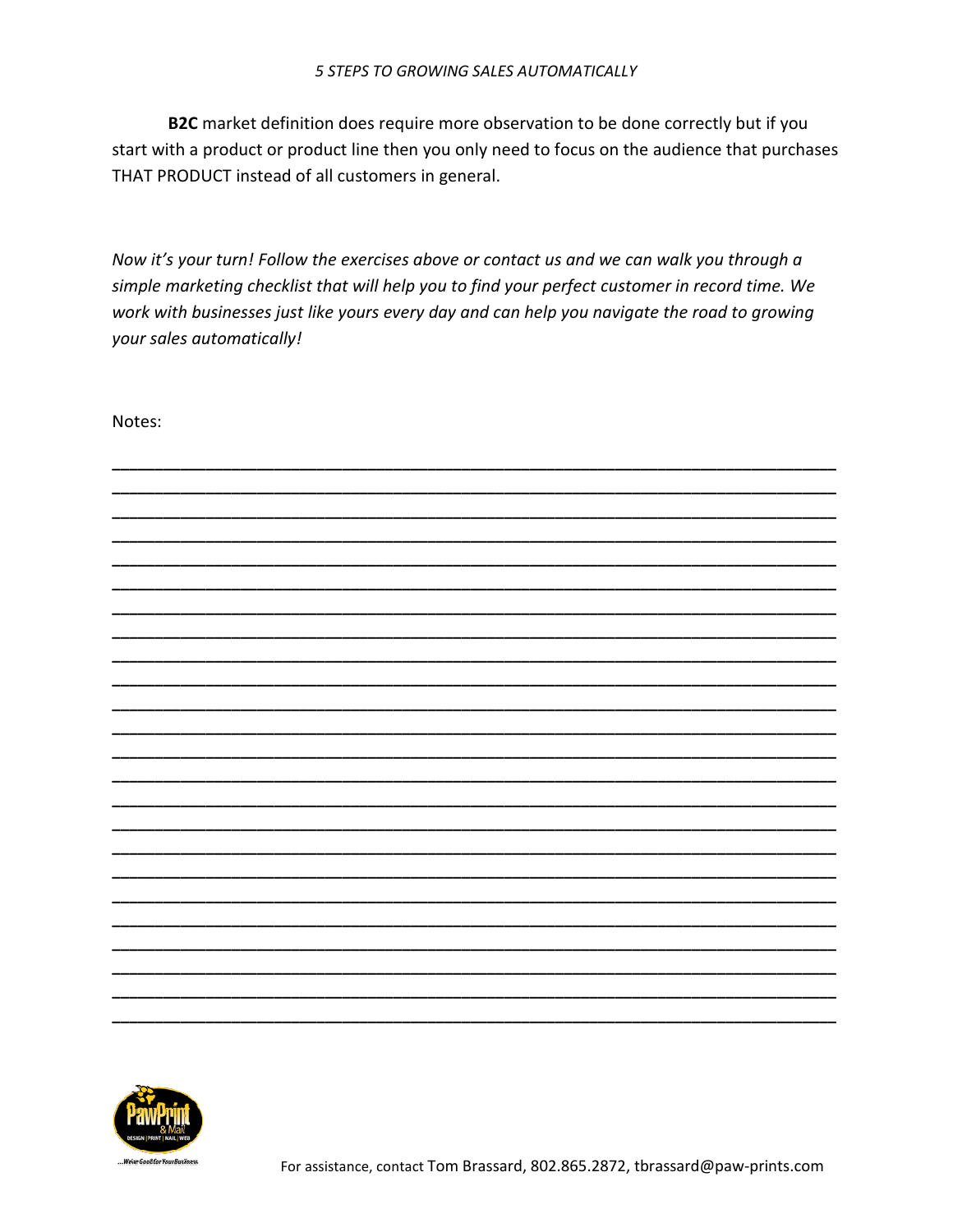## **Step Two: What Message is Important to Your "Perfect Customer"?**

 Whether you are a **B2B** business or a **B2C** business you should now have a "perfect customer" or "perfect customer type" in mind. Again, these are the customers that provide you the most income and should therefore be the customers you target for the foreseeable future. But don't move on to this step until you have completed the exercise in step one!

 Using the criteria you described above, write down what your "perfect customer" looks like by answering the following question as if a stranger on the street asked you. This means you must be able to explain it to them in great detail, which will be important for finding more customers in the future. The more detail the better!

\_\_\_\_\_\_\_\_\_\_\_\_\_\_\_\_\_\_\_\_\_\_\_\_\_\_\_\_\_\_\_\_\_\_\_\_\_\_\_\_\_\_\_\_\_\_\_\_\_\_\_\_\_\_\_\_\_\_\_\_\_\_\_\_\_\_\_\_\_\_\_\_\_\_\_\_\_\_ \_\_\_\_\_\_\_\_\_\_\_\_\_\_\_\_\_\_\_\_\_\_\_\_\_\_\_\_\_\_\_\_\_\_\_\_\_\_\_\_\_\_\_\_\_\_\_\_\_\_\_\_\_\_\_\_\_\_\_\_\_\_\_\_\_\_\_\_\_\_\_\_\_\_\_\_\_\_ \_\_\_\_\_\_\_\_\_\_\_\_\_\_\_\_\_\_\_\_\_\_\_\_\_\_\_\_\_\_\_\_\_\_\_\_\_\_\_\_\_\_\_\_\_\_\_\_\_\_\_\_\_\_\_\_\_\_\_\_\_\_\_\_\_\_\_\_\_\_\_\_\_\_\_\_\_\_ \_\_\_\_\_\_\_\_\_\_\_\_\_\_\_\_\_\_\_\_\_\_\_\_\_\_\_\_\_\_\_\_\_\_\_\_\_\_\_\_\_\_\_\_\_\_\_\_\_\_\_\_\_\_\_\_\_\_\_\_\_\_\_\_\_\_\_\_\_\_\_\_\_\_\_\_\_\_ \_\_\_\_\_\_\_\_\_\_\_\_\_\_\_\_\_\_\_\_\_\_\_\_\_\_\_\_\_\_\_\_\_\_\_\_\_\_\_\_\_\_\_\_\_\_\_\_\_\_\_\_\_\_\_\_\_\_\_\_\_\_\_\_\_\_\_\_\_\_\_\_\_\_\_\_\_\_ \_\_\_\_\_\_\_\_\_\_\_\_\_\_\_\_\_\_\_\_\_\_\_\_\_\_\_\_\_\_\_\_\_\_\_\_\_\_\_\_\_\_\_\_\_\_\_\_\_\_\_\_\_\_\_\_\_\_\_\_\_\_\_\_\_\_\_\_\_\_\_\_\_\_\_\_\_\_ \_\_\_\_\_\_\_\_\_\_\_\_\_\_\_\_\_\_\_\_\_\_\_\_\_\_\_\_\_\_\_\_\_\_\_\_\_\_\_\_\_\_\_\_\_\_\_\_\_\_\_\_\_\_\_\_\_\_\_\_\_\_\_\_\_\_\_\_\_\_\_\_\_\_\_\_\_\_

#### **My perfect customer is:**

 Congratulations! You just described your perfect customer using your existing customers as a model. You have taken a step that many of your competitors have never, or will never take. This puts you ahead of the competition but don't stop there!

 Now, take your perfect customer and find out what is important to them. The easiest way to do this is to simply ASK! For **B2B** customers you should schedule an appointment and find out information such as:

- *Why do they use your company?*
- *What would they like to see you offer in the future?*
- *What can you do for them to make their buying experience easier?*

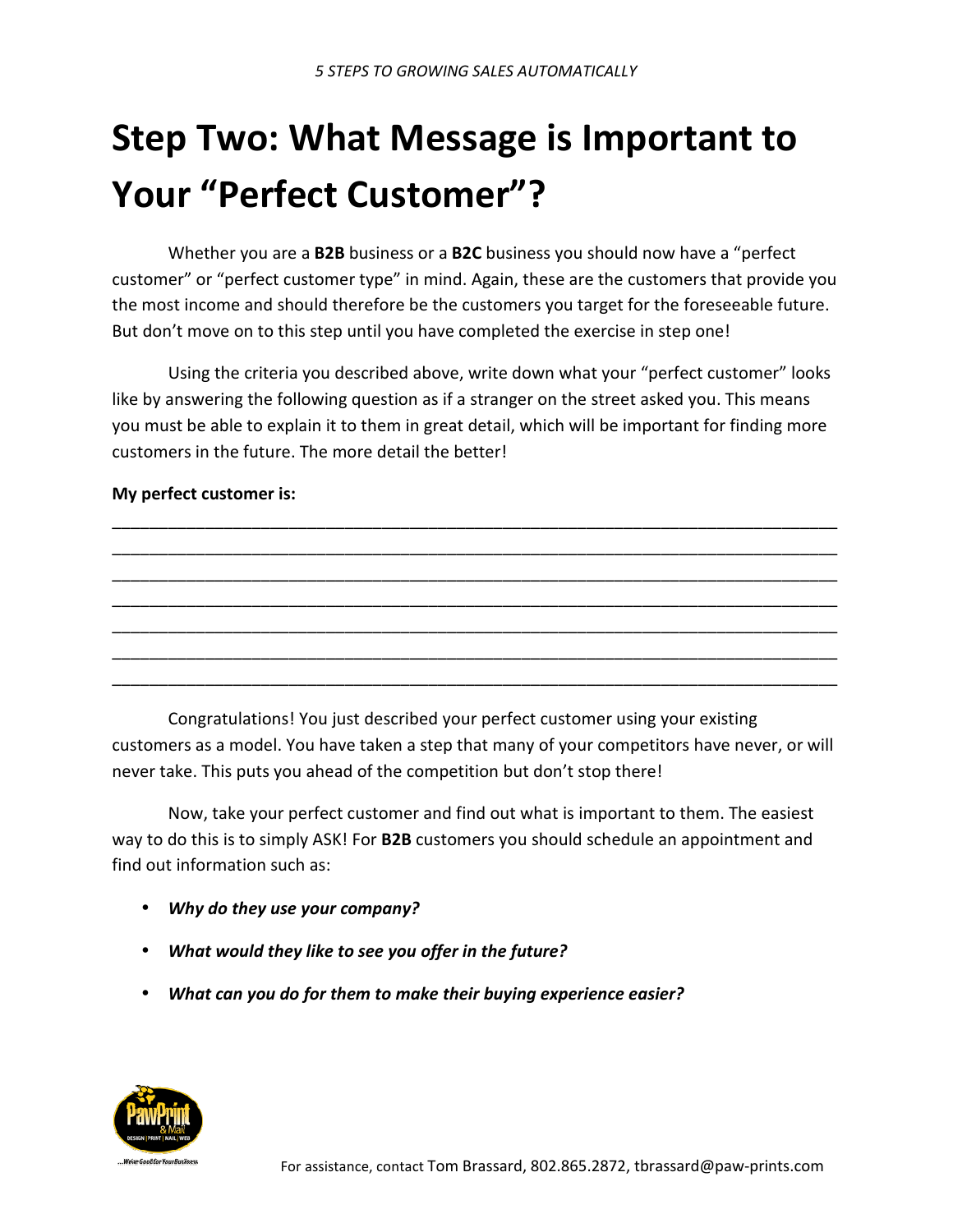For the **B2C** customers you could do a simple online or "at the counter" survey. Again, I would focus on the customers that purchase above your average sales and when they do I would follow up with a survey that asked questions such as:

- *Why did they choose your product?*
- *What would make them choose your product in the future?*
- *What would make them want to come back (or buy) more of what you do?*

 If you have been in business for a while you probably have an idea of what is important to your customer base. But, I would not make that assumption! Always look for opportunities to connect with your customers and find out what is important to them. After all, THEY are the customer and THEY are the ones that provide you the income you have. Wouldn't you like to increase sales and increase your income? If so, then serving your customers better and providing them more value is the key to making that happen. Therefore, simply ask and you will often be surprised by what they say!

*Now it's your turn! Follow the exercises above or contact us and we can walk you through a simple marketing checklist that will help you to find your perfect customer in record time. We work with businesses just like yours every day and can help you navigate the road to growing your sales automatically!* 

**\_\_\_\_\_\_\_\_\_\_\_\_\_\_\_\_\_\_\_\_\_\_\_\_\_\_\_\_\_\_\_\_\_\_\_\_\_\_\_\_\_\_\_\_\_\_\_\_\_\_\_\_\_\_\_\_\_\_\_\_\_\_\_\_\_\_\_\_\_\_\_\_\_\_\_\_\_\_\_\_\_\_\_\_\_ \_\_\_\_\_\_\_\_\_\_\_\_\_\_\_\_\_\_\_\_\_\_\_\_\_\_\_\_\_\_\_\_\_\_\_\_\_\_\_\_\_\_\_\_\_\_\_\_\_\_\_\_\_\_\_\_\_\_\_\_\_\_\_\_\_\_\_\_\_\_\_\_\_\_\_\_\_\_\_\_\_\_\_\_\_ \_\_\_\_\_\_\_\_\_\_\_\_\_\_\_\_\_\_\_\_\_\_\_\_\_\_\_\_\_\_\_\_\_\_\_\_\_\_\_\_\_\_\_\_\_\_\_\_\_\_\_\_\_\_\_\_\_\_\_\_\_\_\_\_\_\_\_\_\_\_\_\_\_\_\_\_\_\_\_\_\_\_\_\_\_ \_\_\_\_\_\_\_\_\_\_\_\_\_\_\_\_\_\_\_\_\_\_\_\_\_\_\_\_\_\_\_\_\_\_\_\_\_\_\_\_\_\_\_\_\_\_\_\_\_\_\_\_\_\_\_\_\_\_\_\_\_\_\_\_\_\_\_\_\_\_\_\_\_\_\_\_\_\_\_\_\_\_\_\_\_ \_\_\_\_\_\_\_\_\_\_\_\_\_\_\_\_\_\_\_\_\_\_\_\_\_\_\_\_\_\_\_\_\_\_\_\_\_\_\_\_\_\_\_\_\_\_\_\_\_\_\_\_\_\_\_\_\_\_\_\_\_\_\_\_\_\_\_\_\_\_\_\_\_\_\_\_\_\_\_\_\_\_\_\_\_ \_\_\_\_\_\_\_\_\_\_\_\_\_\_\_\_\_\_\_\_\_\_\_\_\_\_\_\_\_\_\_\_\_\_\_\_\_\_\_\_\_\_\_\_\_\_\_\_\_\_\_\_\_\_\_\_\_\_\_\_\_\_\_\_\_\_\_\_\_\_\_\_\_\_\_\_\_\_\_\_\_\_\_\_\_ \_\_\_\_\_\_\_\_\_\_\_\_\_\_\_\_\_\_\_\_\_\_\_\_\_\_\_\_\_\_\_\_\_\_\_\_\_\_\_\_\_\_\_\_\_\_\_\_\_\_\_\_\_\_\_\_\_\_\_\_\_\_\_\_\_\_\_\_\_\_\_\_\_\_\_\_\_\_\_\_\_\_\_\_\_ \_\_\_\_\_\_\_\_\_\_\_\_\_\_\_\_\_\_\_\_\_\_\_\_\_\_\_\_\_\_\_\_\_\_\_\_\_\_\_\_\_\_\_\_\_\_\_\_\_\_\_\_\_\_\_\_\_\_\_\_\_\_\_\_\_\_\_\_\_\_\_\_\_\_\_\_\_\_\_\_\_\_\_\_\_ \_\_\_\_\_\_\_\_\_\_\_\_\_\_\_\_\_\_\_\_\_\_\_\_\_\_\_\_\_\_\_\_\_\_\_\_\_\_\_\_\_\_\_\_\_\_\_\_\_\_\_\_\_\_\_\_\_\_\_\_\_\_\_\_\_\_\_\_\_\_\_\_\_\_\_\_\_\_\_\_\_\_\_\_\_ \_\_\_\_\_\_\_\_\_\_\_\_\_\_\_\_\_\_\_\_\_\_\_\_\_\_\_\_\_\_\_\_\_\_\_\_\_\_\_\_\_\_\_\_\_\_\_\_\_\_\_\_\_\_\_\_\_\_\_\_\_\_\_\_\_\_\_\_\_\_\_\_\_\_\_\_\_\_\_\_\_\_\_\_\_ \_\_\_\_\_\_\_\_\_\_\_\_\_\_\_\_\_\_\_\_\_\_\_\_\_\_\_\_\_\_\_\_\_\_\_\_\_\_\_\_\_\_\_\_\_\_\_\_\_\_\_\_\_\_\_\_\_\_\_\_\_\_\_\_\_\_\_\_\_\_\_\_\_\_\_\_\_\_\_\_\_\_\_\_\_ \_\_\_\_\_\_\_\_\_\_\_\_\_\_\_\_\_\_\_\_\_\_\_\_\_\_\_\_\_\_\_\_\_\_\_\_\_\_\_\_\_\_\_\_\_\_\_\_\_\_\_\_\_\_\_\_\_\_\_\_\_\_\_\_\_\_\_\_\_\_\_\_\_\_\_\_\_\_\_\_\_\_\_\_\_ \_\_\_\_\_\_\_\_\_\_\_\_\_\_\_\_\_\_\_\_\_\_\_\_\_\_\_\_\_\_\_\_\_\_\_\_\_\_\_\_\_\_\_\_\_\_\_\_\_\_\_\_\_\_\_\_\_\_\_\_\_\_\_\_\_\_\_\_\_\_\_\_\_\_\_\_\_\_\_\_\_\_\_\_\_ \_\_\_\_\_\_\_\_\_\_\_\_\_\_\_\_\_\_\_\_\_\_\_\_\_\_\_\_\_\_\_\_\_\_\_\_\_\_\_\_\_\_\_\_\_\_\_\_\_\_\_\_\_\_\_\_\_\_\_\_\_\_\_\_\_\_\_\_\_\_\_\_\_\_\_\_\_\_\_\_\_\_\_\_\_**

![](_page_6_Picture_7.jpeg)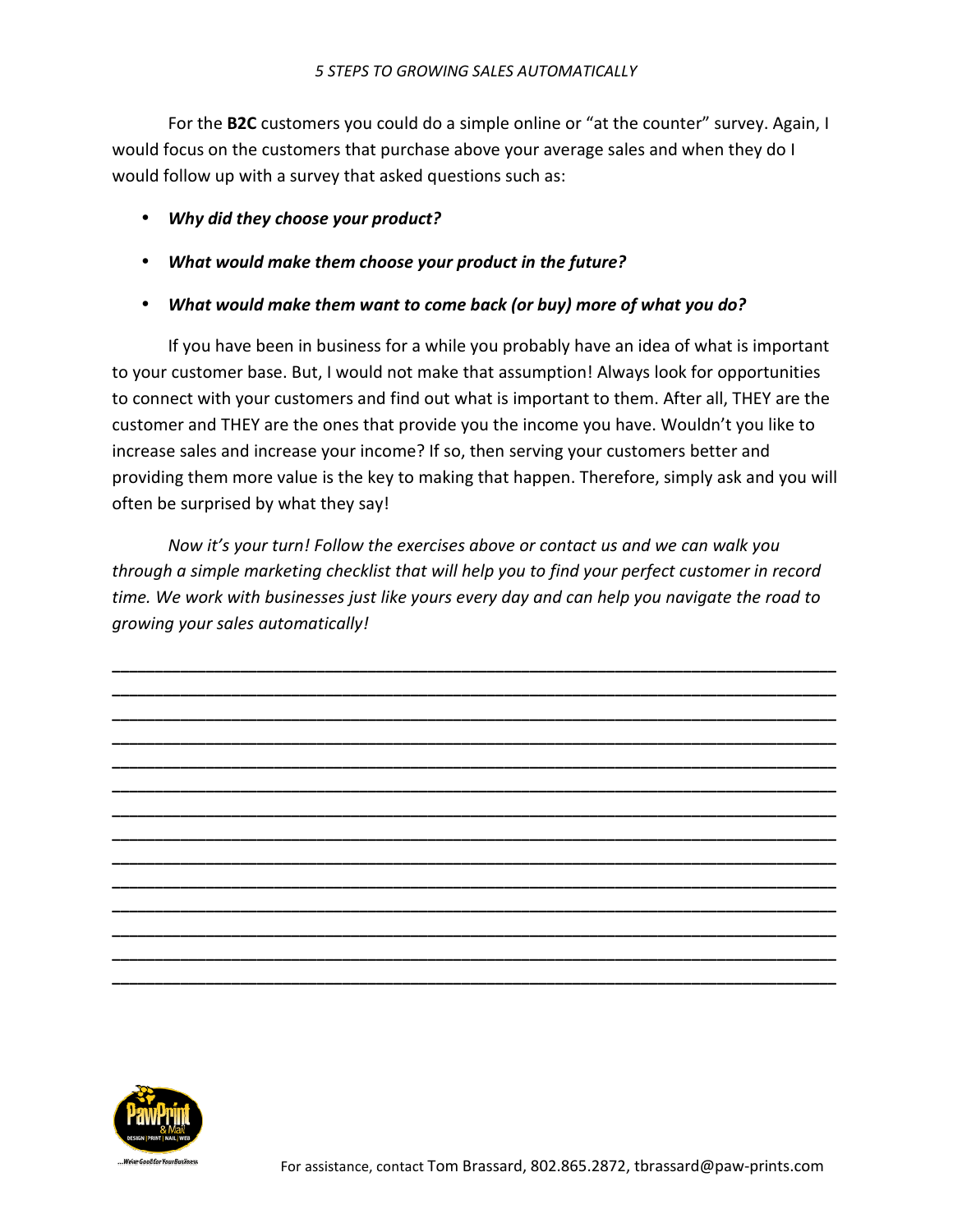# **Step Three: Finding MORE of Your "Perfect Customers"**

 Now that you know WHO your perfect customer is and WHY they buy from you, how do you find more of them? The good news, in today's world you have many choices. The bad news, in today's world you have many choices. Having many choices is not always a good thing because it can lead to confusion and confusion leads to inaction.

 Part of your decision process when wading through the many media choices available is choosing which channel(s) will help you find your "perfect customer". The consideration to evaluate amongst the choices is that not ALL of these methods help you find your "perfect customer" which means you could be wasting your time and money if not strategic.

Let's take a closer look at two **traditional media** to illustrate this point:

### *Television Advertising*

 The quickest way to get your message out to a specific geographical location is through television. If your product reach is high (think about exercise videos) and your product price is relatively low then this may be your medium of choice. However, keep in mind that you *cannot focus your message on one specific customer type.* Instead, you are throwing out a marketing "net" and hoping to catch enough customers to recapture your costs and make a profit. Additionally, the cost of getting into this media is very high and requires special skill sets. Unless you have a team of writers and videographers at your disposal you should probably avoid this method altogether. It's too expensive, too general and too difficult to get started.

## *Newspaper Advertising*

 Like television, you can get your message out to a specific geographical area with ease. In fact, you can target your audience even better than TV but you still *cannot focus your message on one specific customer type!* Newspapers go out to every household on the route and your message is cluttered together with dozens of others. This means that you not only have a small chance of reaching your "perfect customer" but you have an even smaller percentage chance of your ad being seen at all!

![](_page_7_Picture_9.jpeg)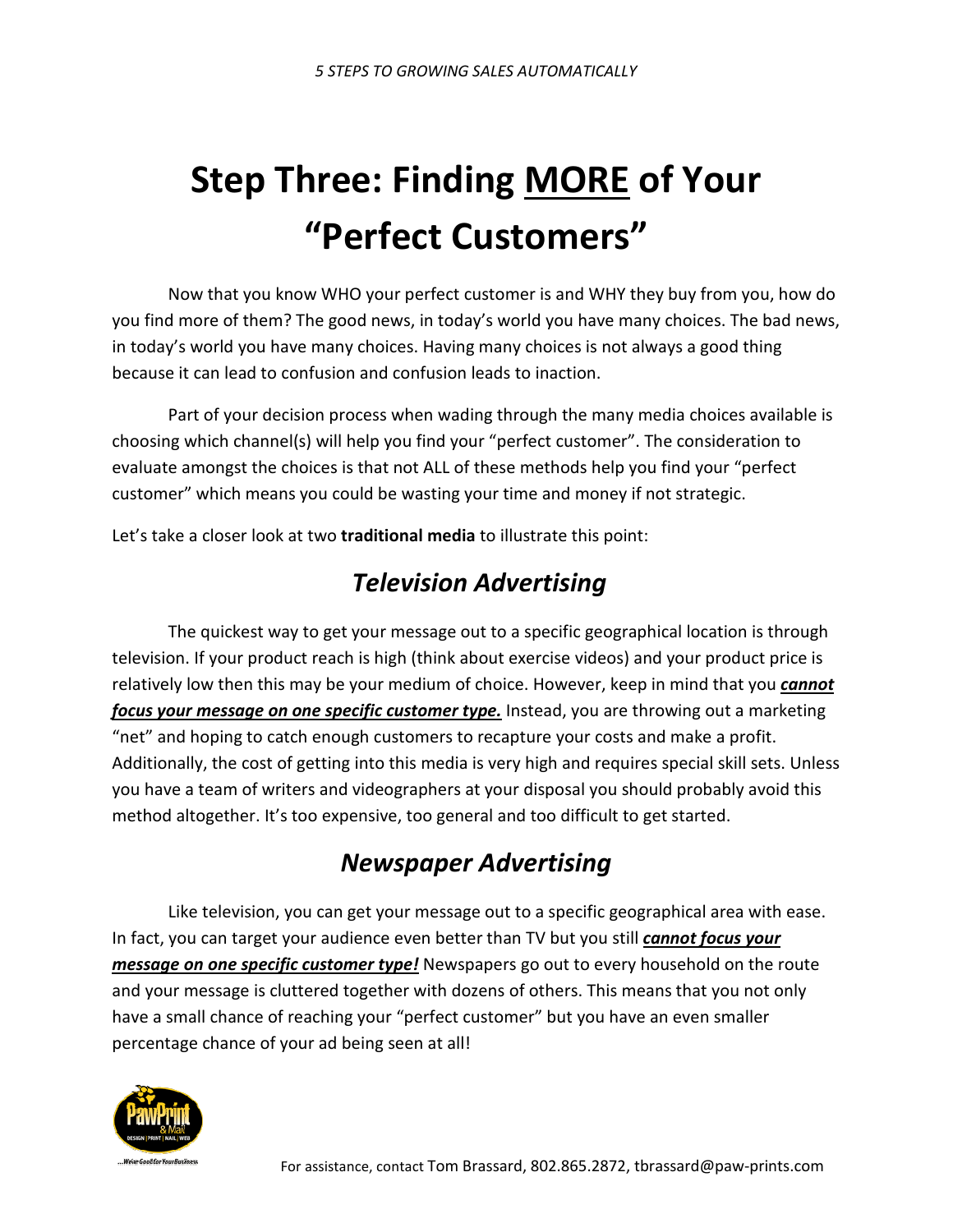The entry barrier for this media is very low and your geographically targeted reach is very high. But, your chances of the advertisement being affective is VERY LOW. In fact, if you are a **B2B** businesses then you can lower that percentage even more because even if your audience is seeing your advertisement, they are most likely doing it at home, AFTER work has concluded. The last thing they want is to make more business decisions in their off hours which means your message will be discarded altogether!

 With regards to **digital forms of marketing and advertising**, let's take a closer look at email and social media.

#### *Email Marketing*

The pros and cons of email marketing find it to be an easy and cost-effective way to help increase the reach of a company's brand in either **B2B** and **B2C** marketplaces. It can also become the first step taken on a journey toward disaster if the negatives aren't properly managed. With a little time, a little thought, and a prospect-first approach, it is possible to create a highly effective campaign despite the challenges that might be present.

Some of the Pros of email marketing are that it is a relatively fast, versatile, easy, and cost-effective marketing tool to deploy. Being a digital medium, you can engage with customers using customization and content linked to the Internet to craft a true cross-channel marketing experience.

Some of the Cons of email marketing are ironically the direct result of some of the Pros of email marketing. Because of its virtues, everybody does it, which results in most of us receiving more email than we prefer or know what to do with. And, being digital, it's easy to delete messages and eventually disappear from your customer's inbox altogether due to the intelligence of spam filters. Without a doubt, email marketing has its place and can work well for your company or organization, but its best used in conjunction with other mediums, like direct mail, as part of a multi-channel approach to drive customers to your website landing pages to continue the conversation and/or lead to conversion.

### *Social Media Marketing*

While social media marketing and email marketing share the digital space, and are generationally very close, they differ in their delivery, exposure, and depth of customer experience and interaction.

![](_page_8_Picture_9.jpeg)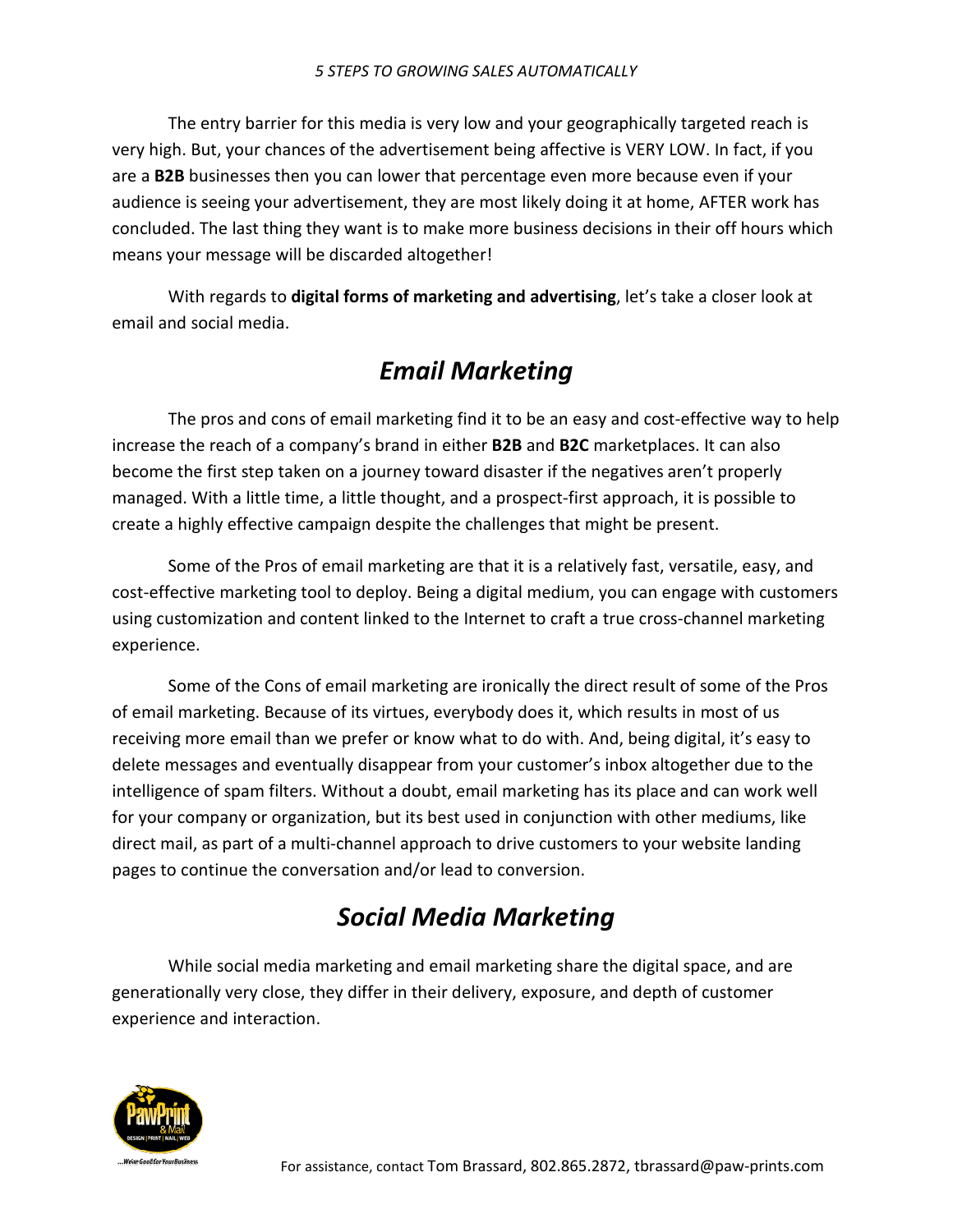As the term "e"mail implies, email was created as an electronic version of direct mail. To send an email you still need an email "address" of the recipient you want to send to. Email is also bound by the CAN-SPAM Act of 2003 which impose FTC rules and laws designed to monitor and prohibit unsolicited email.

Social media is not subject to these same infrastructures, laws or rules and is much more "free flow" in its delivery and degree of recipient interaction. Whereas email marketing reaches people by their email "address", social media marketing reaches people where they hang out, both professionally and personally. Optimally, social media marketing decisions are somewhat defined by whether you market to a **B2B** or **B2C** audience.

Some of the Pros of social media marketing include being able to appeal to a large audience at a relatively lower cost while leveraging social site data demographics to target an audience. "Social" media, as the name implies, is a forum that provides, if not encourages, direct interact between you and your audience. When done well, social media marketing strengthens brands, nurtures customers, and builds customer loyalty.

As with email, some of the Cons of social media marketing are a direct result of their Pros. Due to its "free flow" structure and high level of engagement potential, an entity's exposure is very high and subject to the highs of praise, and conversely, the lows of negativity. Social media marketing can be a very time-consuming endeavor that can be difficult to control, and measure ROI.

Finally, as with email, social media can be part of a multi-channel and cross-channel marketing plan that include other mediums such as direct mail, print, and television all working together to drive people to your website landing pages to continue the conversation and incentivize conversion.

*Now it's your turn! Write down what methods YOU use to get your message out to potential customers. More importantly, write down what has actually worked and how much it costs you PER CUSTOMER. Then, give us a call and we will show you a way to increase your Return on Investment or ROI by getting your message out to only the "perfect customer" that provides you the most "bang" for your bucks!*

\_\_\_\_\_\_\_\_\_\_\_\_\_\_\_\_\_\_\_\_\_\_\_\_\_\_\_\_\_\_\_\_\_\_\_\_\_\_\_\_\_\_\_\_\_\_\_\_\_\_\_\_\_\_\_\_\_\_\_\_\_\_\_\_\_\_\_\_\_\_\_\_\_\_\_\_\_\_\_\_\_\_\_\_\_ \_\_\_\_\_\_\_\_\_\_\_\_\_\_\_\_\_\_\_\_\_\_\_\_\_\_\_\_\_\_\_\_\_\_\_\_\_\_\_\_\_\_\_\_\_\_\_\_\_\_\_\_\_\_\_\_\_\_\_\_\_\_\_\_\_\_\_\_\_\_\_\_\_\_\_\_\_\_\_\_\_\_\_\_\_ \_\_\_\_\_\_\_\_\_\_\_\_\_\_\_\_\_\_\_\_\_\_\_\_\_\_\_\_\_\_\_\_\_\_\_\_\_\_\_\_\_\_\_\_\_\_\_\_\_\_\_\_\_\_\_\_\_\_\_\_\_\_\_\_\_\_\_\_\_\_\_\_\_\_\_\_\_\_\_\_\_\_\_\_\_ \_\_\_\_\_\_\_\_\_\_\_\_\_\_\_\_\_\_\_\_\_\_\_\_\_\_\_\_\_\_\_\_\_\_\_\_\_\_\_\_\_\_\_\_\_\_\_\_\_\_\_\_\_\_\_\_\_\_\_\_\_\_\_\_\_\_\_\_\_\_\_\_\_\_\_\_\_\_\_\_\_\_\_\_\_ \_\_\_\_\_\_\_\_\_\_\_\_\_\_\_\_\_\_\_\_\_\_\_\_\_\_\_\_\_\_\_\_\_\_\_\_\_\_\_\_\_\_\_\_\_\_\_\_\_\_\_\_\_\_\_\_\_\_\_\_\_\_\_\_\_\_\_\_\_\_\_\_\_\_\_\_\_\_\_\_\_\_\_\_\_ \_\_\_\_\_\_\_\_\_\_\_\_\_\_\_\_\_\_\_\_\_\_\_\_\_\_\_\_\_\_\_\_\_\_\_\_\_\_\_\_\_\_\_\_\_\_\_\_\_\_\_\_\_\_\_\_\_\_\_\_\_\_\_\_\_\_\_\_\_\_\_\_\_\_\_\_\_\_\_\_\_\_\_\_\_

![](_page_9_Picture_7.jpeg)

For assistance, contact Tom Brassard, 802.865.2872, tbrassard@paw-prints.com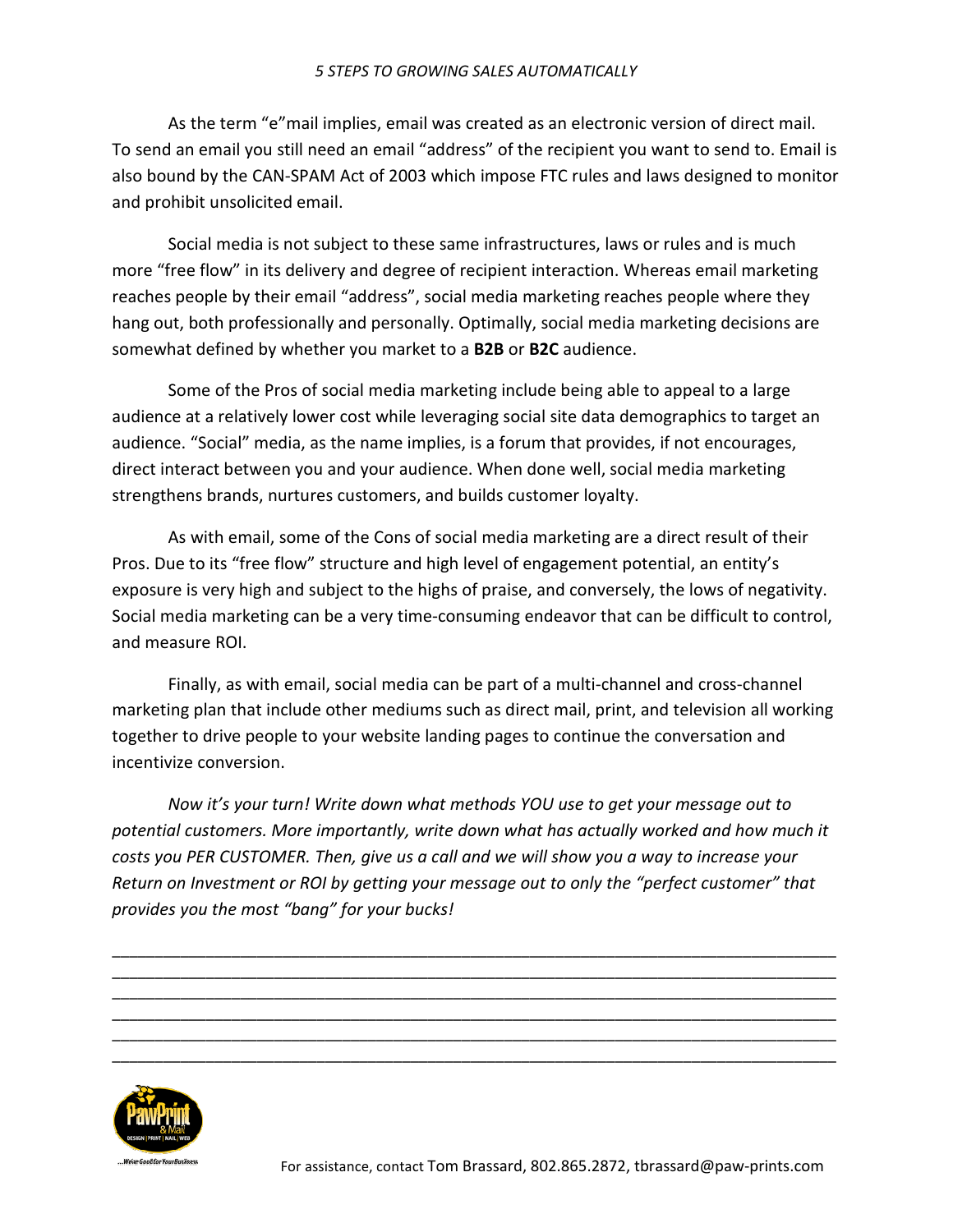# **Step Four: The #1 Way to Target Your "Perfect Customer"**

 If you are like most business owners you have probably tried at least one of these methods. In fact, one or more of them may have worked for you and that's great! However, what if you could REDUCE spending on wasted advertising and INCREASE the effectiveness at the same time? Well, you can!

Increasing sales in an efficient manner is simply a matter of the following:

## *Getting the RIGHT message in front of the RIGHT audience again and again.*

 The problem with most sales plans involve RANDOM marketing to a RANDOM audience and the results are well, you guessed it, RANDOM. It's like throwing cooked spaghetti on the wall to see what sticks!

 A real sales plan that produces real results time and time again involves a process that is repeated each day, week or month without fail. That process starts with your **PERFECT CUSTOMER** which we defined earlier. Next, you should add your **MESSAGE** which should be focused on the perfect customers.

 Next, you must combine your **MESSAGE** with a **MARKETING MEDIA** that gives you the best chance of reaching your **PERFECT CUSTOMER** again and again. Very simply the process looks like this:

#### *TARGETED MESSAGE + MARKETING MEDIA = MORE SALES*

 If you are like most businesses you are missing one of the elements from above. Maybe you didn't define your perfect customer. Or, maybe you knew who they were and didn't properly define your message (i.e. what's important to THEM). Finally, maybe you had both but you chose a marketing media that didn't properly get your message into the hands of people that mattered. Whatever the case, if you want to grow sales automatically you MUST have all three or you will falter along the way.

![](_page_10_Picture_10.jpeg)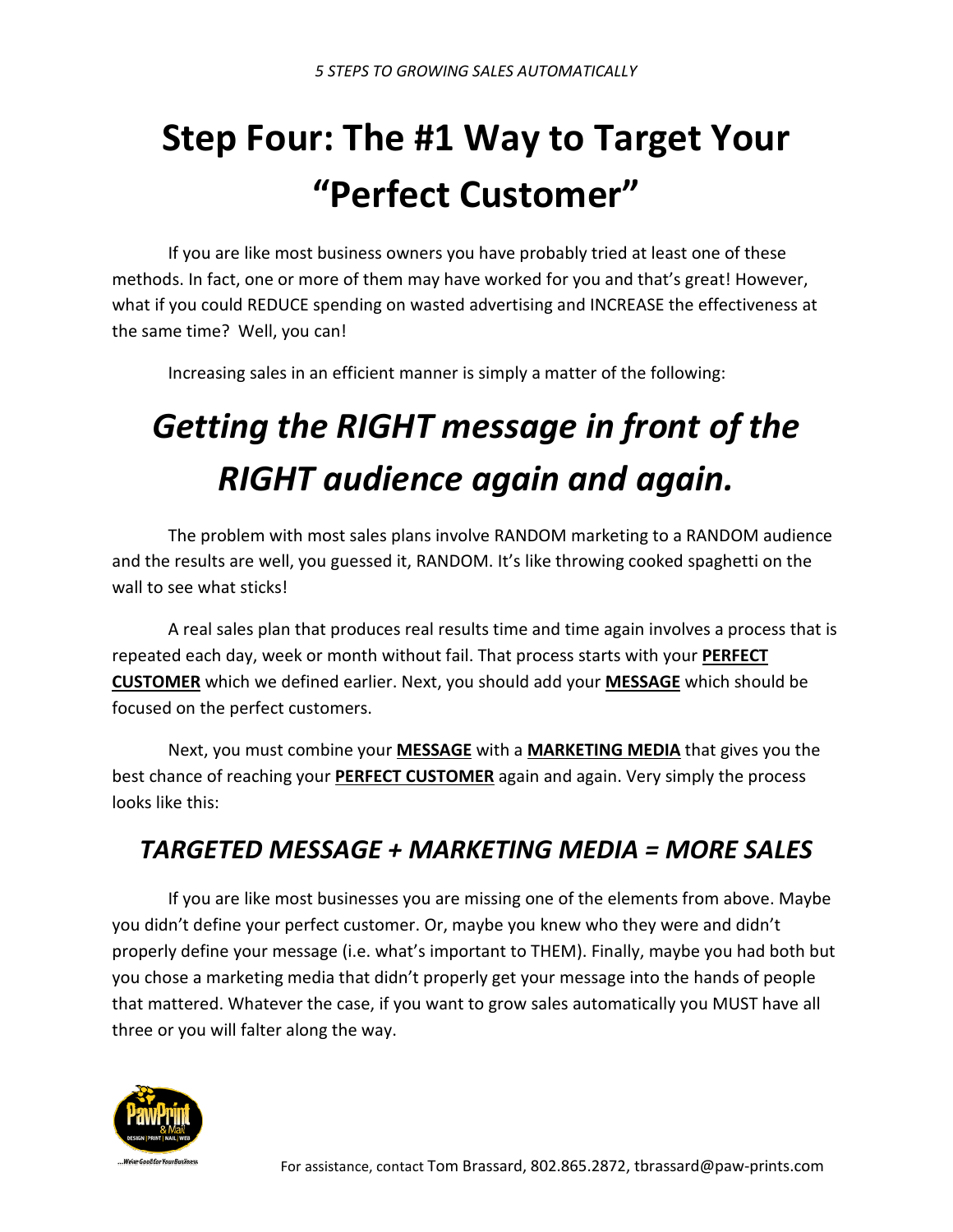In today's business world there is only ONE advertising media that achieves all three goals at a lower per customer price than ever before. That media is **Direct Mail Advertising** and it's used by Fortune 500 companies all the time. In fact, do you know who the TOP THREE users of direct mail are in the world? If not, here they are:

### **1. Burger King**

### **2. Google (yes THAT Google)**

### **3. Tylenol**

 Sure, they all use a variety of online and offline methods too but they each described their top advertising method (direct mail) as their low cost per customer option. They know they can get the RIGHT message into the hands of the RIGHT audience again and again because each of them has already defined their PERFECT CUSTOMER!

*If Google thinks that the best way to grow their ONLINE business is through OFFLINE direct mail then why don't you use it to? We work with businesses just like yours every year and can help you navigate the road to growing your sales automatically. In fact, we can show you how to define and target your "perfect customer" over and over again. Give us a call to set up a free marketing audit for your business and start growing your sales automatically!* 

## **Step Five: How do you handle the new prospects?**

Because we know that direct mail advertising works we know you will inevitably get new leads and prospects from your results. But, what now? How do you turn these new prospects into new and returning customers again and again?

 For **B2B** businesses your challenge will often start at the customer service level. As your "perfect customer" responds to your direct mail piece they will typically call your business or send an email. How do you want your customer service team to respond? Do you want them to pass the "hot leads" to you or do you want them to do something else? Make sure you have a

![](_page_11_Picture_10.jpeg)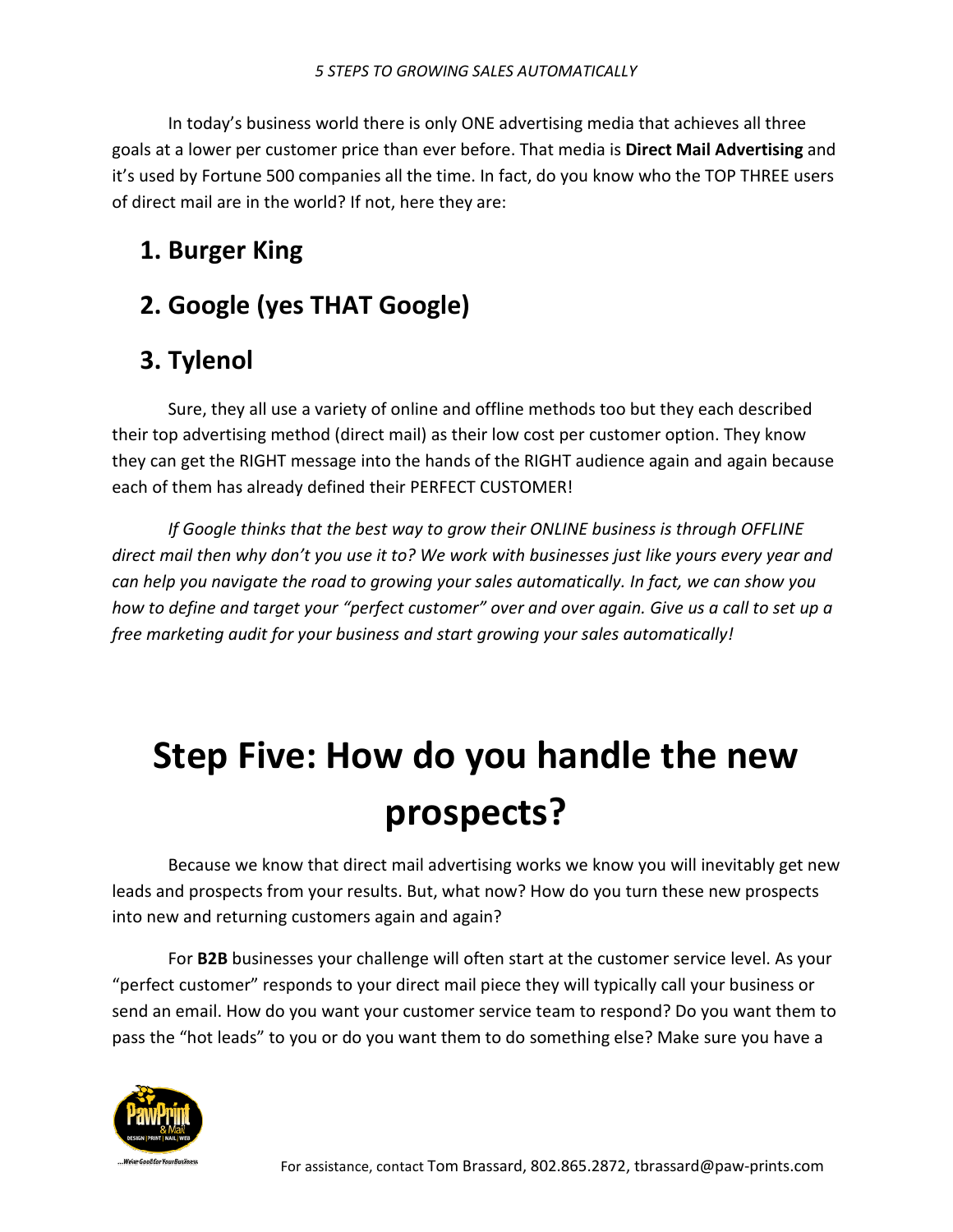plan in place or you could take a great campaign and flush it down the toilet by not being prepared for success.

 For **B2C** businesses your challenge is to not only get the customer in the door ONCE but to have them come back again and again. How are you going to do that? The best way is to create a type of customer loyalty program that rewards them for buying more. Another way is to capture their contact information at the front counter (or online) and send them special deals (preferably direct mail) that gets them back to your business. Regardless, have a PLAN in place to maximize your advertising dollars!

 Whether **B2B** or **B2C** it is vital that you properly communicate with your team members who will be receiving calls or handling customers at the counter. If you are offering a special deal then make sure the customer service or sales team is ready to handle it! The last thing you want is an eager customer to meet a confused worker! It will not start your business on the right foot and most statistics say that it takes up to SEVENTEEN other impressions to make up for one bad FIRST impression. Don't let that be you!

 This guide is written to help you get started by channeling your business growth thinking and strategy in a meaningful and proven direction. By applying a customer-centric process that simply expands more of what you already know and do, you will reach your goals quicker and with the most confidence. From an execution viewpoint, there is more to building this strategy than is contained in detail here, and that's where I and my professional team can help.

 *We work with businesses just like yours every day and can help you navigate the road to growing your sales automatically. In fact, we can show you how to define and target your "perfect customer" over and over again. Give us a call to set up a free marketing audit for your business and start growing your sales automatically!* 

![](_page_12_Picture_6.jpeg)